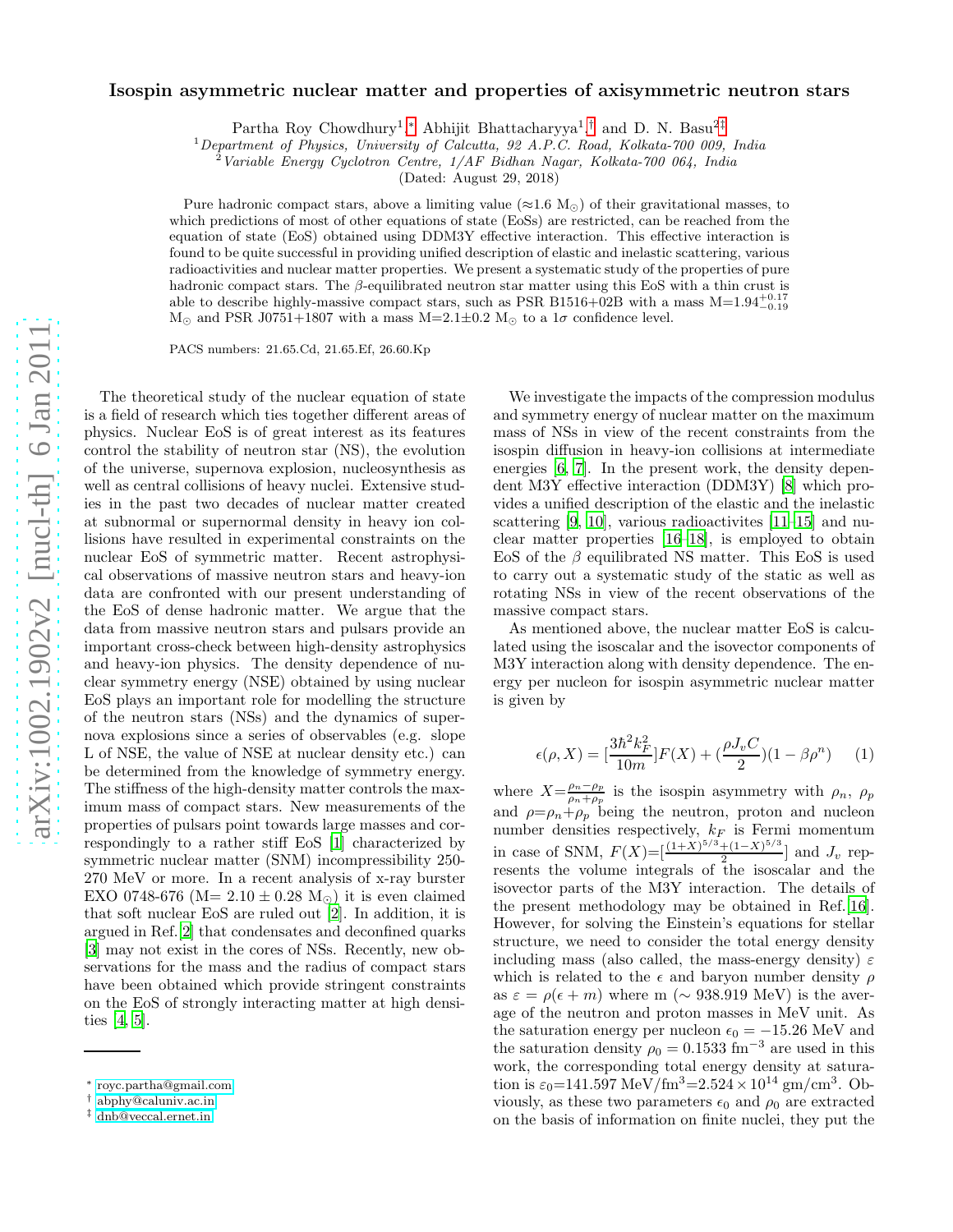

FIG. 1. (Color online) (a) (Left) Density dependent behavior of symmetry energy ( $E_{sym}$  vs.  $\rho$ ) determined by different approaches. (b) (Right) The EoS determined by different models  $(E/A \text{ vs. } \rho)$  are shown for beta equilibrated charge neutral neutron star matter.

two constraints to the high density behaviour of any nuclear matter EoS. The pressure-density relationship for the present EoS is consistent with the experimental flow data [\[19](#page-3-14)] confirming its high density behaviour. The values of other important quantities,  $L, K_{sym}, K_{asy}$  and  $K_{\tau}$ , defined and calculated in Refs.[\[17](#page-3-15), [18\]](#page-3-13), also agree extremely well with those extracted from experiments.

The NSE given by  $E_{sym}(\rho) = \epsilon(\rho, 1) - \epsilon(\rho, 0)$  has a value of  $30.71 \pm 0.26$  MeV at the saturation density obtained from this calculation which satisfies one of the constraints on the high density EoS. At higher densities the NSE (see Fig.1(a)) using DDM3Y interaction peaks at  $\rho \approx 1.95\rho_0$  and becomes negative at  $\rho \approx 4.7\rho_0$ . In Fig.1 the symmetry energy and energy per nucleon  $(E/A)$  are plotted as a functions of the baryon density. The equation of state for the  $\beta$ -stable charge neutral neutron star matter (see Fig.1(b)) is calculated numerically using Eq.(1) with  $\beta$ -equilibrated proton fraction determined from the NSE. These plots compare the symmetry energy functions and the EoSs determined by the present calculation and several relativistic models (e.g. DD-F, KVOR, DBHF) [\[4](#page-3-3)] for the neutron star matter. In Fig.1(a), the NSE calculated by the phenomenological RMF models using density dependent masses and coupling constants (e.g. DD-F, KVOR) goes on increasing with density and never become negative. In the relativistic Dirac-Brueckner-Hartree-Fock (DBHF) approach, the NSE increases more rapidly with density indicating very large proton fraction at higher density. This shows an opposite trend to the NSE function determined from our EoS. The saturation density  $(\rho_0)$  used in DD-F, KVOR,

DBHF and our EoS are 0.1469, 0.1600, 0.1810 and 0.1533 fm<sup>−</sup><sup>3</sup> respectively. So the DBHF uses considerably larger density whereas the  $\rho_0$  used by other two models are slightly different from the experimentally extracted value of 0.1533 fm<sup>−</sup><sup>3</sup> . The values of NSE at saturation density calculated by DD-F, KVOR, DBHF and our EoS are 31.6, 32.9, 34.4 and 30.71 MeV respectively. It is clear that DBHF slightly overestimates the value of NSE at  $\rho_0$ which is roughly around 30 MeV.

A negative NSE at high densities implies that the pure neutron matter becomes the most stable state. Consequently, pure neutron matter exists near the core [\[20\]](#page-3-16) of the NSs. Although the present EoS is 'stiff' since the SNM incompressibility  $K_{\infty} = 274.7 \pm 7.4$  MeV, but the NSE is 'super-soft' because it increases initially with nucleonic density up to about two times the normal nuclear density and then decreases monotonically (hence 'soft') and becomes negative (hence 'super-soft') at higher densities [\[16](#page-3-12), [17\]](#page-3-15). This is consistent with the recent evidence for a soft NSE at suprasaturation densities [\[21\]](#page-3-17) and with the fact that the super-soft [\[22](#page-3-18)] nuclear symmetry energy is preferred by the FOPI/GSI experimental data on the  $\pi^{+}/\pi^{-}$  ratio in relativistic heavy-ion reactions for the stability of NSs.

The  $\beta$  equilibrium proton fraction  $x_{\beta}$  [\[23\]](#page-3-19) of a NS consisting of neutrons (n), protons (p) and electrons (e) is completely governed by the density dependent behavior of NSE. Contrary to the relativistic models like DD-F, KVOR, DBHF etc. this work does not support the fast cooling via direct nucleon URCA process as the maximum  $x_\beta$  is 4.4% only. Recently it has been concluded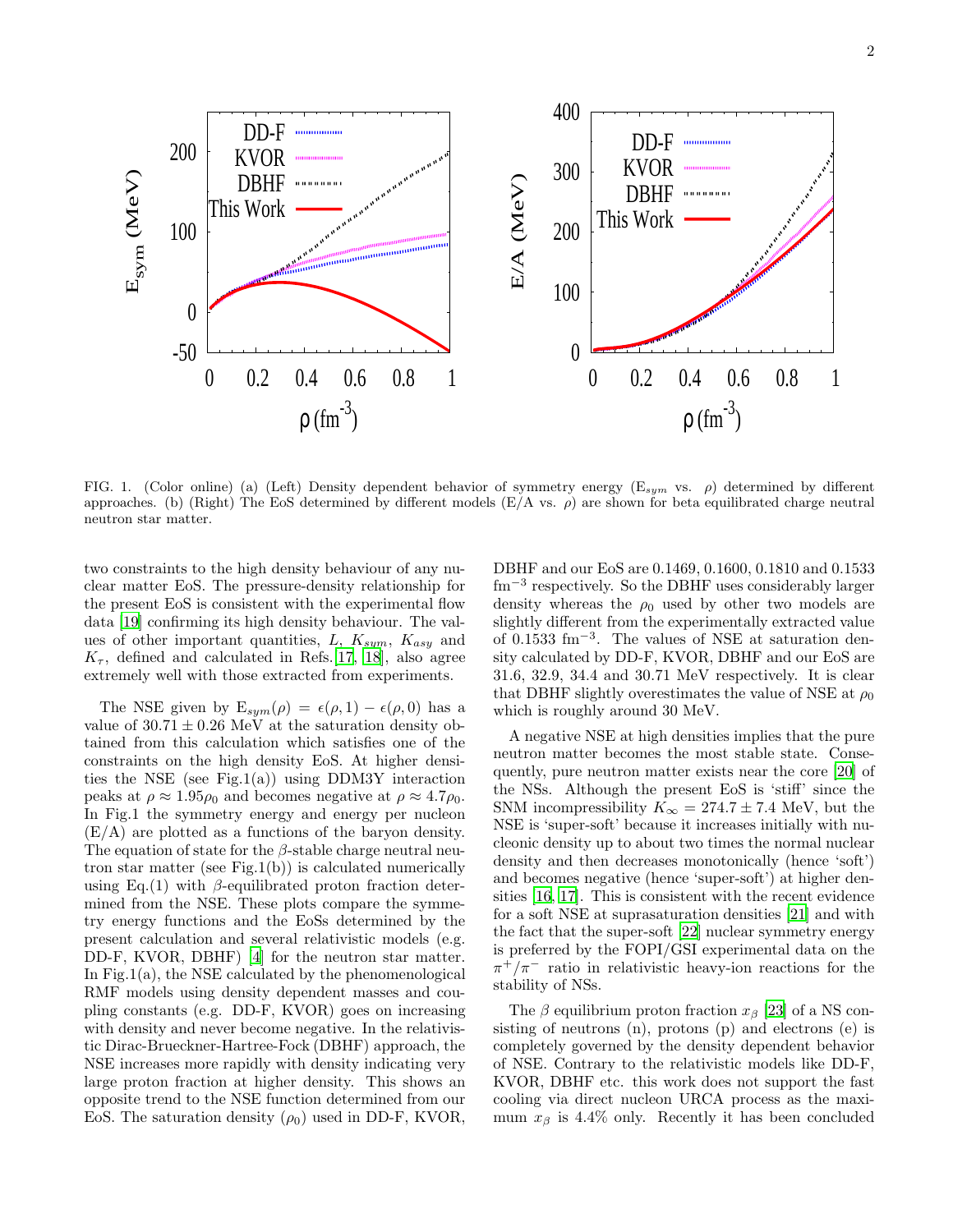

FIG. 2. (Color online) (a) (Left) The variation of NS masses (M) is shown with central density  $(\rho_c)$ . The results of this calculation are denoted as 'Static' and 'Rotating' for non-rotating and rotating NSs at the Keplerian limit. (b) (Right) Mass-Radius relationship is given for static and rotating stars at Keplerian frequency using this EoS. The other three plots (DD-F, KVOR, DBHF) present the same relationship for static star only.

theoretically that an acceptable EoS of asymmetric nuclear matter shall not allow the direct URCA process to occur in NSs with masses below 1.5 solar masses [\[4\]](#page-3-3). However, the possibility of fast cooling [\[24,](#page-3-20) [25\]](#page-3-21) via direct hyperon URCA or any other processes enhancing neutrino emissivities like  $\pi^-$  and  $K^-$  condensates may not be completely ruled out. Also a recent experimental observation suggests [\[26](#page-3-22)] high heat conductivity and enhanced core cooling process indicating the enhanced level of neutrino emission, which may be due to Cooper pairing. Further theoretical studies and sufficient observational data are needed to shed some light on the cooling phenomenon of NS.

Let us now explore the various properties of static and rotating NSs using the proposed EoS. To study the rotating stars the following metric is used:

$$
ds2 = -e(\gamma+\rho)dt2 + e2\alpha(dr2 + r2d\theta2)
$$
  
+e<sup>(\gamma-\rho)</sup>r<sup>2</sup>sin<sup>2</sup>\theta(d\phi - \omega dt)<sup>2</sup> (2)

where the gravitational potentials  $\gamma$ ,  $\rho$ ,  $\alpha$  and  $\omega$  are functions of polar coordinates r and  $\theta$  only. The Einstein's field equations for the three potentials  $\gamma$ ,  $\rho$ ,  $\alpha$  have been solved using Green's function technique [\[27](#page-3-23)[–29](#page-3-24)] and the fourth potential  $\omega$  has been determined from other potentials. All the physical quantities may then be determined from these potentials [\[30\]](#page-3-25). The matter inside the NS is approximated as a perfect fluid. Solution of the potentials and hence the calculation of physical quantities can be done numerically. The field equations for

rotating stellar structure are solved by using our EoS following the procedure adopted by Komatsu, Eriguchi and Hachisu [\[27](#page-3-23), [30](#page-3-25)]. We choose the 'rns' code written by N. Stergioulas [\[31\]](#page-3-26) in calculating rotating as well as static NS properties.

In Fig.  $2(a)$ , we have shown the mass of the stars as a function of central baryon density  $(\rho_c)$ . Our results are plotted for the static and Keplerian limit. This is obvious from the Fig.  $2(a)$  that for the same mass comparatively less central density appears for the rotating stars due to centrifugal action. It may be noted that as angular frequency  $(\Omega)$  becomes greater, the structure of NS [\[32](#page-3-27)] gets changed not only because of centrifugal flattening, but also because it is taking place against the background of a radially dependent frame dragging frequency. For comparison we have also plotted the results of three other EoSs as mentioned earlier in the text. The maximum mass for the static case is about 1.92  $M_{\odot}$  with radius  $\sim$  9.7 km and for the rotating case it is about 2.27  ${\rm M}_\odot$ with radius  $\sim$  13.1 km. So a mass higher than 1.92 M<sub>☉</sub> would rule out a static star as far as this EoS is concerned. The phenomenological RMF models DD-F and KVOR predict maximum mass around twice solar mass for nonrotating star. The relativistic DBHF model calculates the maximum mass  $\sim 2.33$  M<sub> $\odot$ </sub> and therefore, the DBHF predicts massive NS even for static case. This is also clear from the Fig.2(b) where the mass-radius relationships for all the above EoSs are shown.

To summarise, we have presented a nuclear EoS at supersaturation densities which satisfies both the con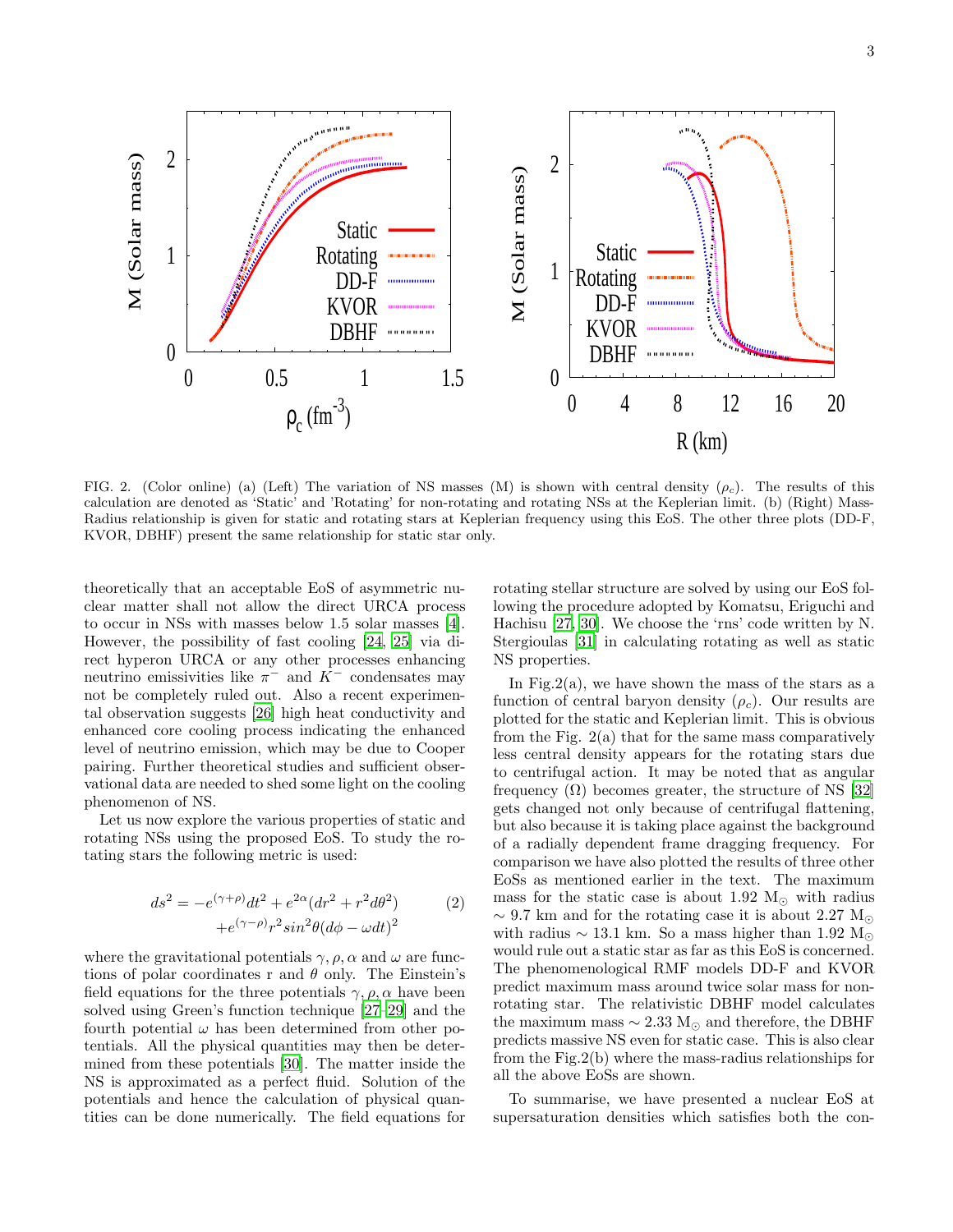straints from NS and heavy ion collision phenomenology. Our results show that with the stellar configuration, which contain a large fraction of  $\beta$  equilibrated NS matter with a thin crust is able to describe highly-massive compact stars, such as the one associated to the millisecond pulsars PSR B1516+02B with a mass M=1.94 $^{+0.17}_{-0.19}$  M<sub> $\odot$ </sub>  $(1\sigma)$  [\[33\]](#page-4-0) and PSR J0751+1807, with a mass M=2.1 $\pm$ 0.2  $\rm M_{\odot}$  to a 1 $\sigma$  confidence level (and 2.1<sup>+0.4</sup>  $\rm M_{\odot}$  to a 2 $\sigma$ confidence level) [\[34](#page-4-1)]. In the case of PSR J1748-2021B, a millisecond pulsar in the Globular Cluster NGC 6440, the measured mass is  $M=2.74^{+0.41}_{-0.51} M_{\odot}$  (2 $\sigma$ ) [\[35\]](#page-4-2). There are few other EoSs which can explain such a high mass for static case, however, they fail to explain the expected behavior of the NSE. We would like to mention at this stage that a star may not rotate as fast as Keplerian frequency due to r-mode instability [\[36\]](#page-4-3). There have been suggestions that r-mode may limit the time period to 1.5 ms [\[37\]](#page-4-4). However, pulsar rotating faster (e.g. PSR J17482446ad) than this limit has already been observed [\[38\]](#page-4-5). Further observations and a better r-mode modelling may shed more light on this issue.

Modern constraints from the mass and mass-radiusrelation measurements require stiff EoS at high densities, whereas flow data from heavy-ion collisions seem

- <span id="page-3-0"></span>[1] J. M. Lattimer and M. Prakash, Phys. Rept. 442, 109 (2007).
- <span id="page-3-1"></span>[2] F. Ozel, Nature  $441$ , 1115 (2006).
- <span id="page-3-2"></span>[3] V. S. Uma Maheswari, D. N. Basu, J. N. De and S.K. Samaddar, Nucl. Phys. A615, 516 (1997).
- <span id="page-3-3"></span>[4] T. Klähn et al., Phys. Rev. C 74, 035802 (2006).
- <span id="page-3-4"></span>[5] H. Heiselberg and M. Hjorth-Jensen, Phys. Rept. 328, 237 (2000).
- <span id="page-3-5"></span>[6] Lie-Wen Chen, Che Ming Ko and Bao-an Li, Phys. Rev. Lett. 94, 032701 (2005).
- <span id="page-3-6"></span>[7] B. A. Li, L. W. Chen, and C. M. Ko, Phys. Rep. 464, 113 (2008).
- <span id="page-3-7"></span>[8] G.Bertsch, J.Borysowicz, H.McManus, W.G.Love, Nucl. Phys. A284, 399 (1977); G. R. Satchler and W.G. Love, Phys. Reports 55, 183 (1979).
- <span id="page-3-8"></span>[9] D. Gupta and D.N. Basu, Nucl. Phys.  $A748$ , 402 (2005).
- <span id="page-3-9"></span>[10] D. Gupta, E. Khan and Y. Blumenfeld, Nucl. Phys. A773, 230 (2006).
- <span id="page-3-10"></span>[11] D. N. Basu, P. Roy Chowdhury and C. Samanta, Phys. Rev. C 72, 051601 (R) (2005).
- [12] P. Roy Chowdhury, C. Samanta and D. N. Basu, Phys. Rev. C 73, 014612 (2006); ibid Phys. Rev. C 77, 044603 (2008); ibid Atomic Data and Nuclear Data Tables 94, 781 (2008).
- [13] P. Roy Chowdhury, D.N. Basu and C. Samanta, Phys. Rev. C 75, 047306 (2007).
- [14] C. Samanta, P. Roy Chowdhury and D.N. Basu, Nucl. Phys. A789, 142 (2007).
- <span id="page-3-11"></span>[15] D.N. Basu, Phys. Rev. C 66, 027601 (2002): *ibid* Phys. Lett. B566, 90 (2003).
- <span id="page-3-12"></span>[16] D. N. Basu, P. Roy Chowdhury and C. Samanta, Nucl. Phys. A811, 140 (2008).
- <span id="page-3-15"></span>[17] P. Roy Chowdhury, D. N. Basu and C. Samanta, Phys.

to disfavour too stiff behavior of the EoS. The data from massive NSs and pulsars may provide an important cross-check between high-density astrophysics and heavy-ion physics. The variation of pressure with density for the present EoS is consistent with the experimental flow data confirming its high density behaviour. We find that the large values of gravitational masses ( $\simeq 2.0 \text{ M}_{\odot}$ ) for the NSs are possible with the present EoS with the SNM incompressibility  $K_{\infty} = 274.7 \pm 7.4$  MeV, which is rather 'stiff' enough at high densities to allow compact stars with large values of gravitational masses  $\sim 2 \text{ M}_{\odot}$ while the corresponding symmetry energy is 'super-soft' as preferred by FOPI/GSI experimental data. Thus the DDM3Y effective interaction which is found to provide unified description of elastic and inelastic scattering, various radioactivites and nuclear matter properties, also provides excellent description of  $\beta$  equilibrated NS matter to allow the recent observations of the massive compact stars.

The research work of P. Roy Chowdhury is sponsored by the UGC (No.F.4-2/2006(BSR)/13-224/2008(BSR)) under Dr. D.S. Kothari Postdoctoral Fellowship Scheme. The work of A. Bhattacharyya is partially supported by UGC (UPE & DRS) and CSIR.

Rev. C 80, 011305(R) (2009).

- <span id="page-3-13"></span>[18] D. N. Basu, P. Roy Chowdhury and C. Samanta, Phys. Rev. C 80, 057304 (2009).
- <span id="page-3-14"></span>[19] P. Danielewicz, R. Lacey and W.G. Lynch, Science 298, 1592 (2002).
- <span id="page-3-16"></span>[20] I. N. Mishustin, M. Hanauske, A. Bhattacharyya, L. M. Satarov, H. Stoecker, and W. Greiner, Phys. Lett. B552, 1 (2003).
- <span id="page-3-17"></span>[21] Zhigang Xiao, Bao-An Li, Lie-Wen Chen, Gao-Chan Yong and Ming Zhang, Phys. Rev. Lett. 102, 062502 (2009).
- <span id="page-3-18"></span>[22] De-Hua Wen, Bao-An Li and Lie-Wen Chen, Phys. Rev. Lett. 103, 211102 (2009).
- <span id="page-3-19"></span>[23] J. M. Lattimer, C.J. Pethick, M. Prakash and P. Haensel, Phys. Rev. Lett. 66, 2701 (1991).
- <span id="page-3-20"></span>[24] D. G. Yakovlev, A. D. Kaminker, P. Haensel and O. Y. Gnedin, Astron. Astrophys. 389, L24 (2002).
- <span id="page-3-21"></span>[25] C. O. Heinke, P. G. Jonker, R. Wijnands, C. J. Deloye and R. E. Taam, Astrophys. J. 691, 1035 (2009).
- <span id="page-3-22"></span>[26] E.M. Cackett, et al., Mon. Not. R. Astron. Soc. 372, 479 (2006).
- <span id="page-3-23"></span>[27] H. Komatsu, Y. Eriguchi and I. Hachisu, Mon. Not. R. Astro. Soc. 237, 355 (1989).
- [28] Abhijit Bhattacharyya, Igor N Mishustin and Walter Greiner, J.Phys. G 37, 025201 (2010).
- <span id="page-3-24"></span>[29] Abhijit Bhattacharyya, Sanjay K. Ghosh, Matthias Hanauske, and Sibaji Raha, Phys. Rev. C 71, 048801 (2005).
- <span id="page-3-25"></span>[30] G. B. Cook, S. Shapiro and S. Teukolosky, Astrophys. J. 422, 227 (1994).
- <span id="page-3-26"></span>[31] N. Stergioulas and J. L. Friedman, Astrophys. J. 444, 306 (1995).
- <span id="page-3-27"></span>[32] Norman K. Glendenning, Compact Stars: Nuclear